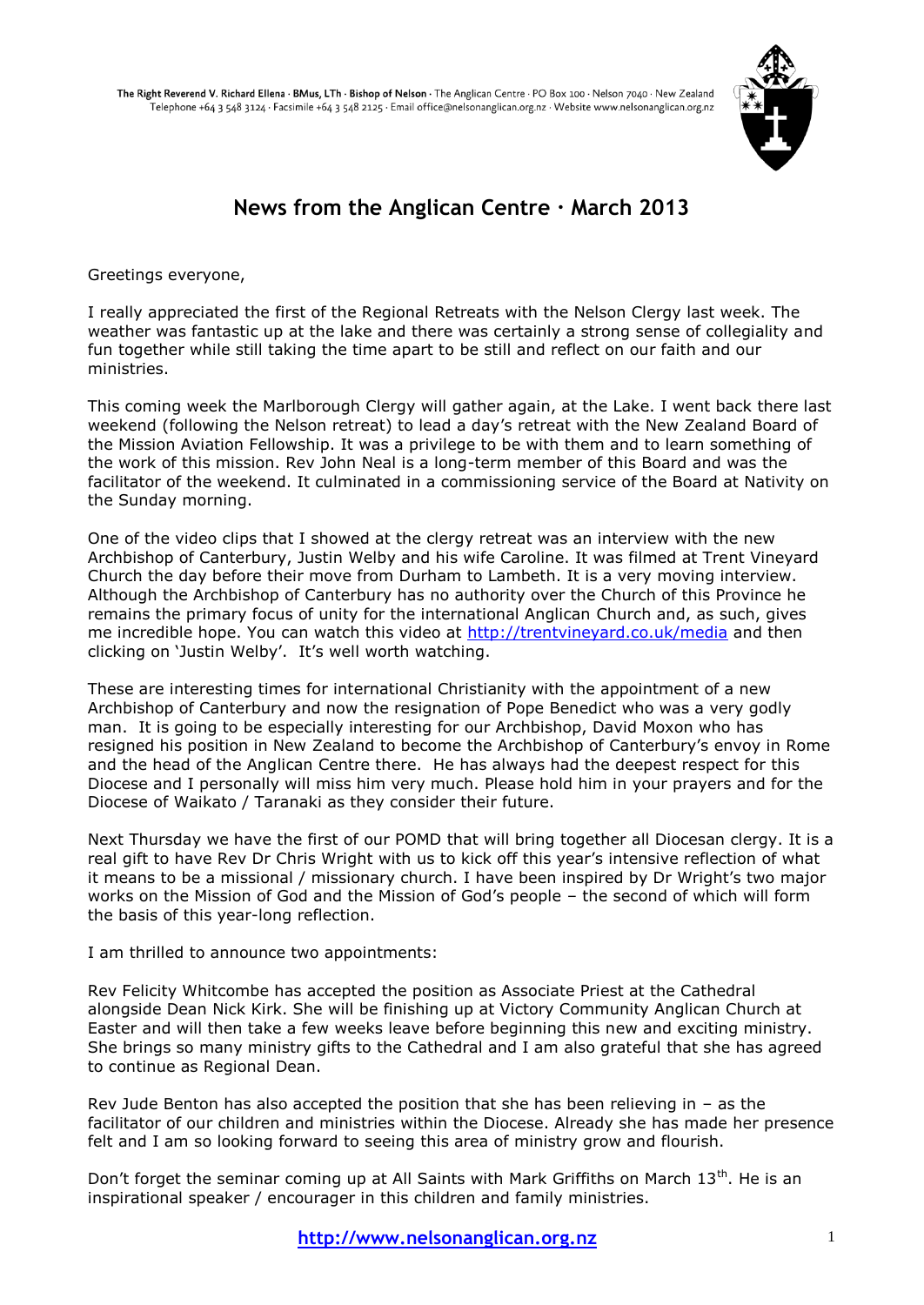The Ash Wednesday initiative was great. Some special words of encouragement and prophecy came out of the Marlborough day. Here in Nelson, the Cathedral had a large crowd for the midday service and the recommitment of ordination and baptismal vows. But through the whole day there was a steady stream of people through the Cathedral praying for the world and for the Church.

In about three weeks time Hilary and I will host the annual lunch for retired clergy. It is the opportunity to once again acknowledge the support and encouragement of these folk, many of whom are still very active and providing wonderful supportive ministries within our parishes. We are so blessed. I personally find this role so much easier having Bishop Derek as a friend and mentor and know that many of these retired clergy will be fulfilling similar ministry to you.

With every blessing

+Richard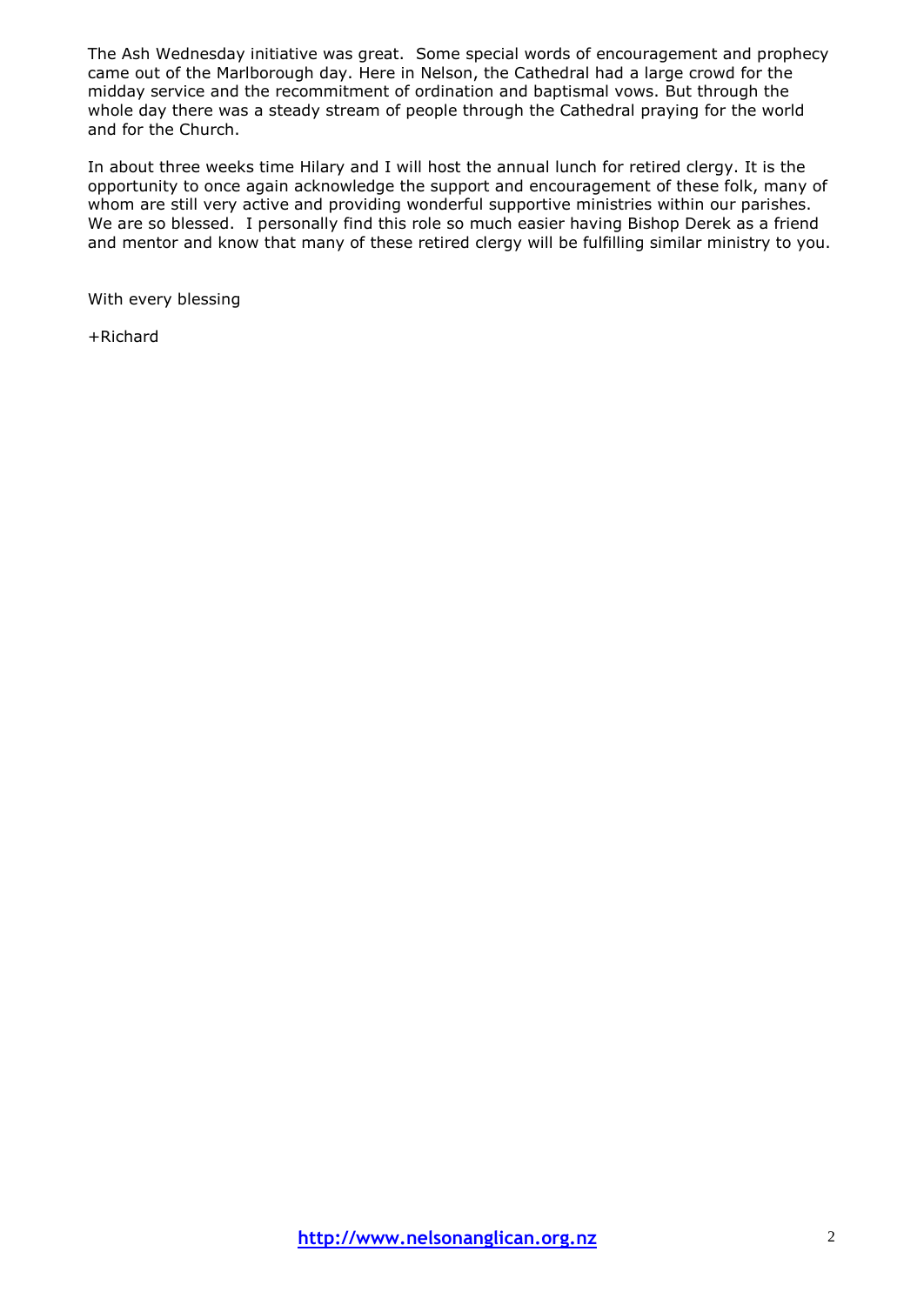## **For your Prayers**

- Please pray for Archdeacon Owen Kimberley who was transferred to Wellington Hospital this afternoon, and expecting major heart surgery next week. Elizabeth will be staying in Wellington during this time. Thank you to Richmond parish who have been so wonderful in their support of Owen and Elizabeth this week.
- $\triangleright$  For Felicity and Aubrey Whitcombe as they come to the end of their ministry at Victory parish and prepare to commence new ministry at the Cathedral.
- $\triangleright$  For the people of Victory parish as they commence the process of seeking a new vicar.
- $\triangleright$  For Jude as she continues in the work of children and family ministries and for the support of her husband Andy.

## **People and Appointments**

- $\triangleright$  Revd Felicity Whitcombe has accepted the position as Associate Priest at the Cathedral, alongside Dean Nick Kirk. She will be finishing up at Victory Community Anglican Church at Easter and will then take a few weeks leave before beginning this new and exciting ministry.
- $\triangleright$  Rev Jude Benton has also accepted the position she has been relieving in, as the Children & Families Ministry Enabler.

## **Events & Notices in our Diocese**

- **Upcoming Regional Deanery Retreats 2013**  Please note these dates in your diary: Marlborough 4-6 March; Waimea 10-12 April; Mawhera 6-8 May*.*
- **POMD - March** 7 March at St Barnabas, NB: 9.30am start. Guest speaker is Dr Christopher Wright; **April** 5 April (All Saints) Thinking Missionally with John Day as guest speaker. 9.45am start.
- **Just1 (it only takes 1 to make a difference) –** an evening with **Mark Griffiths** for Church and Children"s ministry leaders – Mark is a children"s ministry trainer, author, church leader and international speaker. He has developed kids programmes, grown teams and written resources to equip churches. In Nelson on Wednesday, 13 March, 7pm at All Saints Church. Cost \$20. Register: newwine.org.nz
- **Tikanga Pakeha Missions Council Funding Application Form** This is the AMB grant for short term mission groups, made available for interested parishes. Criteria for funding and application form can be downloaded from the diocesan website [www.nelsonanglican.org.nz](http://www.nelsonanglican.org.nz/)
- **► St Johns Scholarship Applications for Funding in 2014** Application papers are now available for Scholarship Funding in 2014. There are two categories of Scholarship available: 1. Post Ordination; 2. Lay. The application form covers both categories of Scholarship and is to be used for both initial and continuing applications. Completed forms must be with Bishop Richard no later than Friday 31 May 2013. For those seeking funding to assist with further study or for sabbatical/study leave, please ask Anita for a set of application papers. Email: [anita@nelsonanglican.org.nz](mailto:anita@nelsonanglican.org.nz)
- **Synod 2013** When: 10, 11, 12 October 2013. Where: Marlborough (Picton)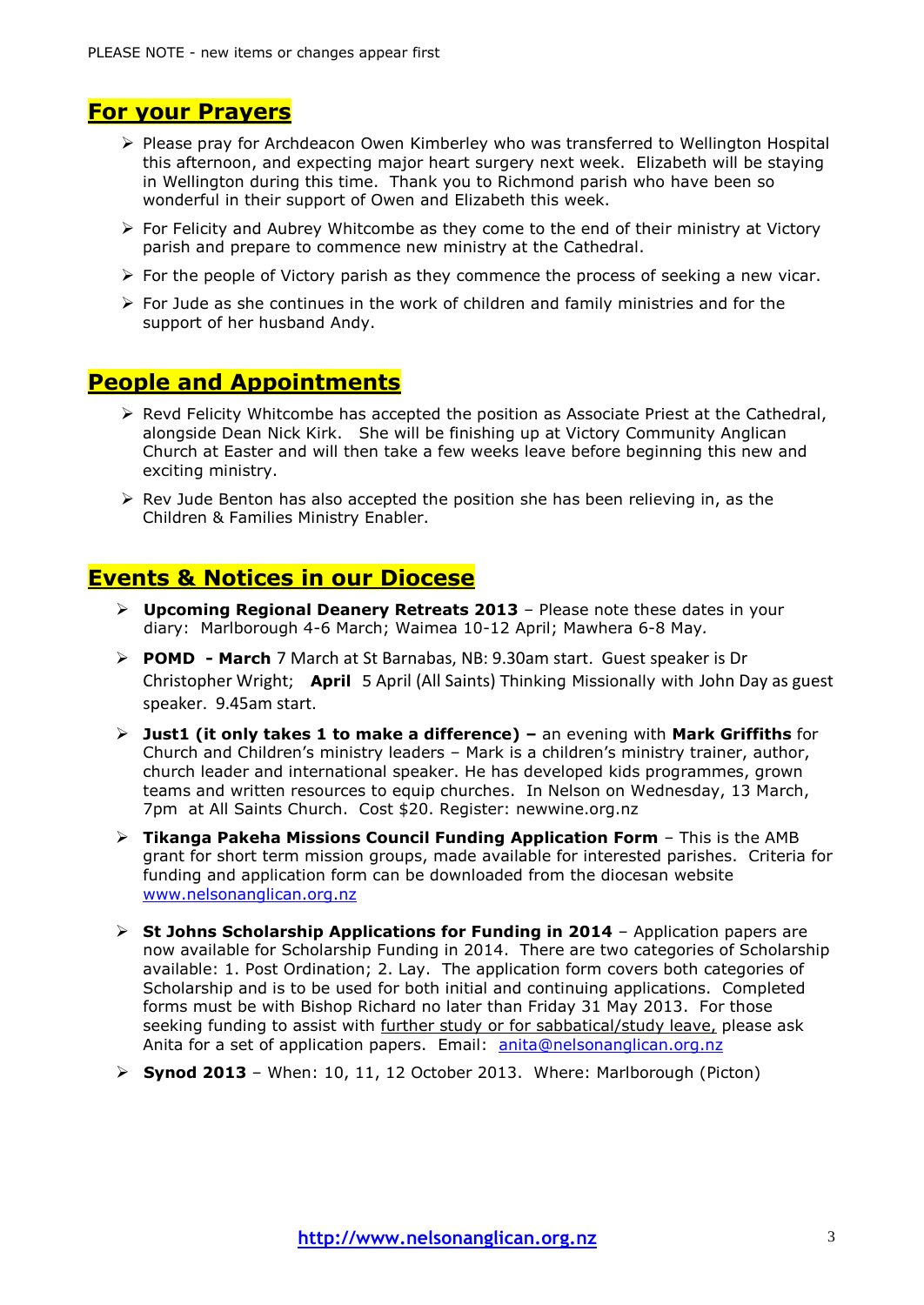# **Notices outside our Diocese**

**Hymn for Anzac Day** – NZ's own Anzac Hymn from Shirley Erena Murray (words); Colin Gibson (Music). Discount offer for bulk purchase of Hymn for Anzac Day (bulk=at least 10 copies). \$3.00 per copy, plus p&p. Order from NZ Hymnbook Trust Email: [Info@hymns.org.nz](mailto:Info@hymns.org.nz) Ph: 06 356 9681



- **A Book of Prayers in Common** the Revd Bosco Peters has just launched a book of prayers that the majority of Christians have shared across the bulk of Christian history. A Book of Prayers in Common can be obtained free at <http://liturgy.co.nz/book-of-prayers-in-common-2013>The book contains a helpful introduction and suggestions for use and adaptation, and a request for feedback.
- **Gospel Bicentenary 2014 (25 December 1814-2014**) The 2014 gospel bicentenary provides an opportunity to review our past; to commemorate people and events that helped shape our churches and country; and to look forward to building on the strengths of what has gone before. More information on [www.gospel2014.org](http://www.gospel2014.org/)
- **For upcoming retreats at Vaughan Park,** visit their website [www.vaughanpark.org.nz](http://www.vaughanpark.org.nz/)

# **Ministry Education**

#### **RESOURCES**

If you know of any good small group resources please let me know so we can update our supply. **EQUIP** DVDs are also available at Holy Trinity, Greymouth and St Christopher's, Blenheim for loan.

| <b>NAME</b>             | <b>TYPE</b>  | <b>LOCATION</b>              |
|-------------------------|--------------|------------------------------|
| <b>Essential Jesus</b>  | DVD and Book | Anglican Centre              |
| E100                    | DVD and Book | Anglican Centre              |
| Six Steps to            | DVD and Book | Anglican Centre              |
| Encouragement           |              |                              |
| Six Steps to Talking    | DVD and Book | Anglican Centre              |
| about Jesus             |              |                              |
| Old Testament Template  | DVD and Book | Anglican Centre              |
| (Landa Cope)            |              |                              |
| Mission of God's People | <b>Book</b>  | Anglican Centre and          |
| (Christopher Wright)    |              | <b>Bishop Sutton Library</b> |
| Following Jesus the     | <b>Book</b>  | Anglican Centre and          |
| servant King (Jonathan  |              | <b>Bishop Sutton Library</b> |
| Lunde)                  |              |                              |

#### **Online: via BTC/ Diocesan websites "Resources" sections.**

BTC has now established a platform to make video presentations available at [www.bishopdale.ac.nz/resources.](http://www.bishopdale.ac.nz/resources) Presentations available also include:

- Bp Graham Cray Fresh Mission Conference, Christchurch, 2010
- Rev Dr David Peterson William Orange Memorial Lecture 2010
- Rev's Tim Mora, Marge Tefft, Robin Kingston Ministry in life's Crises Pike River Disaster, 2011.
- Michael Harvey Unlocking the Growth PDF of powerpoint.
- School of Preaching 2011 with Paul Windsor PDF"s also available.
- School of Theology 2011 All presentations and public lecture.
- Rob Harley School of Preaching 2012
- School of Theology 2012. All sessions on DVD (Anglican Centre and Bp Sutton Library) and online.

#### **POMD – THE MISSION OF GOD'S PEOPLE**

**http://www.nelsonanglican.org.nz** 4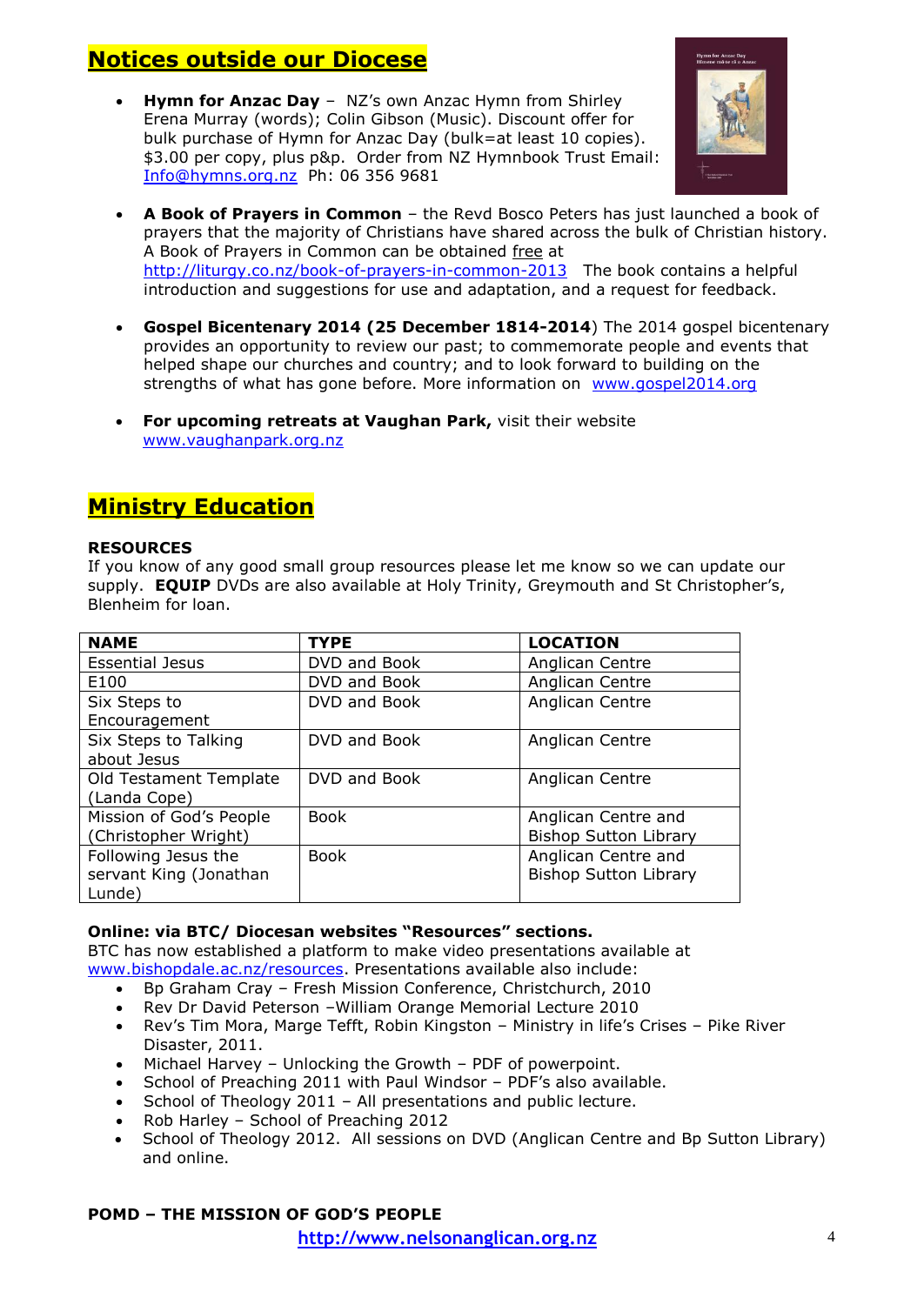- Friday April 5, Thinking Missionally Rev John Day. All Saints 30 Vanguard St, 9.45am start (coffee from 9.15). This would be a good day to bring Parish wardens since part of the day will cover Mission Action Plans.
- Please remember that these sessions are compulsory for all stipendiary clergy, and optional for all non-stipendiary clergy, parish staff, lay leaders.

**Please note** that in previous years POMD travel has come out of ministry education funding. Because all stipendiary clergy are required to attend in 2013, travel won"t be covered by ministry education (but can be covered by normal clergy travel allowance).

#### **SCHOOL OF PREACHING**

Sat May 18 – Archbishop Peter Jensen Topic: "Connecting the Old and New: Preaching the Biblical metanarrative" Details and brochure will be out in the next few weeks.

#### **EQUIP MINISTRY EDUCATION**

Please advertise these dates in your parishes. The Dates and Topics for 2013 are: **Unit 7** (Bi-Cultural Christianity: Christianity in Aotearoa New Zealand) – Core Course for BTC ministry Certificate. Nelson/Waimea – **Sat April 20** Mawhera – **Sat May 11** (Westport)

### **MINISTRY APPRENTICESHIP SCHEME**

There are some people who are looking at ordination discernment and are actively involved in Parish ministry, as well as studying through BTC. For these students, the MAS would provide a framework for study and ministry discernment. If they are studying fulltime and engaged in 10hrs a week ministry, I can offer \$6,000 from the Ministry Education programme (Project 6 – Leadership Development) and suggest the parish contribute up to \$2-4,000 making a total grant of up to \$10,000 (rather than up to \$18,000 in the "full" MAS proposal).

Remember the MAS is available for any area of ministry. If your parish is considering the Ministry Apprenticeship Scheme in 2013, please contact me (graham.obrien@bishopdale.ac.nz).

There are a number of paid ministry apprenticeship positions available – so if you know of anyone who may be interested please let me know.

#### **CALEB LEADERSHIP SCHOOL**

Rex Booth is bringing the Caleb Leadership School to Nelson as an 11 day course based at Grace Church Richmond - Date: 25th June to 5th July, cost \$1500. The course entails Monday-Fri 8.30-5pm and a 3-day residential camp over the middle weekend. Costs include accommodation and food for the weekend camp. If you are interested please email Rex Booth - [calebnz@xtra.co.nz](mailto:calebnz@xtra.co.nz) or visit www.calebnz.org.nz.

#### **COMMUNICATIONS BOOTCAMP** – Rob Harley

I am talking further with Rob Harley about the Communications Boot Camp – possible time of year – Sept-Oct, running Thr, Fri, Sat.

The cost is \$495pp but I would hope to be able to subsidise some of this. If you or any of your parishioners would be interested please let me know so I can check about Rob's availability.

#### **CLINICAL PASTORAL EDUCATION (CPE)**

Planning has begun for CPE in 2013 (most likely Aug-Nov). If you are interested please let me know so I can keep you in the loop.

God Bless

Graham - [graham.obrien@bishopdale.ac.nz](mailto:graham.obrien@bishopdale.ac.nz)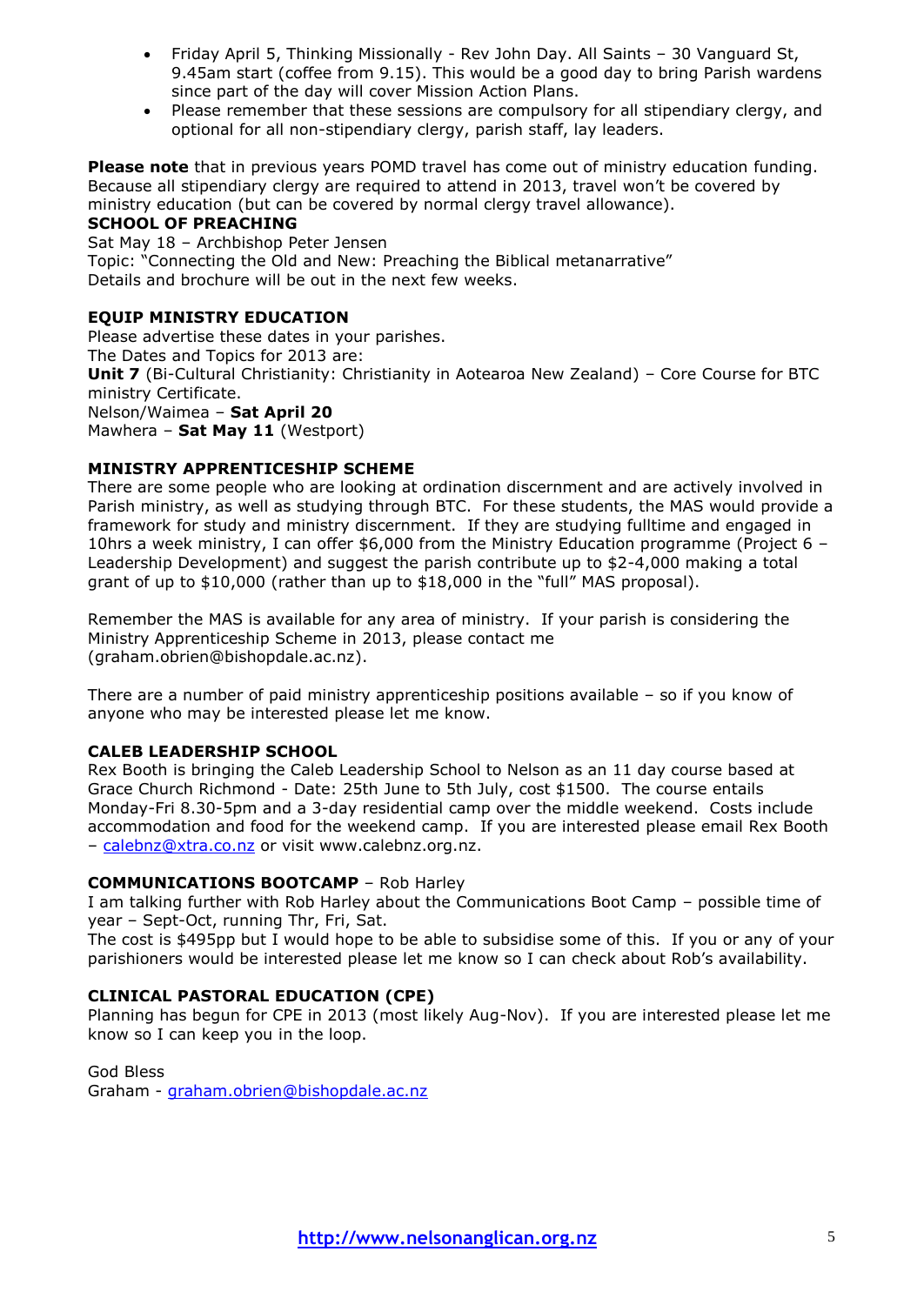## **Bishop Sutton Library**

I'm sure everyone is looking forward to the visit to Nelson of Rev. Dr. Christopher Wright on Thursday March 7. His books are an inspiration to so many people.

Here at The Bishop Sutton Library, we hold the following of his titles:

- *Human rights: A Study in Biblical Themes (1979)*
- *Living As The People of God: The Relevance of Old Testament Ethics (1983)*
- *The Use of The Bible In Social Ethics (1983)*
- *The Gospel In The Modern World: A Tribute to John Stott (1991)*
- *Knowing Jesus Through The Old Testament (1992)*
- *Deuteronomy (1996)*
- *Faith Confirmed (with Peter Jackson) (1999)*
- *The Message of Ezekiel: A New Heart and a New Spirit (2001)*
- *Old Testament Ethics for the People of God (2004)*
- *The Mission of God: Unlocking the Bible's Grand Narrative (2006)*
- *The Mission of God's People: A Biblical Theology of the Church's Mission (2010)*
- *Fanning The Flame: Bible, Cross and Mission: Meeting the Challenge in a Changing World/general editors: Paul Gardiner, Chris Wright, Chris Green (2003)*
- *Out of Egypt (contributor) edited by Craig Bartholomew et al (2004)*
- *Canon and Biblical Interpretation (contributor), edited by Craig Bartholomew et al (2006)*
- *Hearing the Old Testament: Listening for God's Address (contributor), edited by Craig G Bartholomew and David J H Beldman (2012)*

Please contact me if you would like to borrow any of these books.

Elizabeth Dooley Librarian, Bishop Sutton Library, Bishopdale Theological College 30 Vanguard Street, P O Box 347, Nelson 7040 :Tel. (03) 548 8785 Email : [library@bishopdale.ac.nz](mailto:library@bishopdale.ac.nz)

## **Children and Family News**

#### **NEW CONTACT DETAILS...**

I'm now on skype when in the office – cfm.nelson so chat for free  $\odot$ Also, the new cell phone number for CFM 021 884 931 – texting is often the best way to get me, and I can call you back.

#### **Coming up...**



#### **BLAST**

**Beginning Leaders and Supporters Training.**

March  $18^{th}$ ,  $25^{th}$  & April  $8^{th}$  7:30-9pm.

St Barnabas Stoke. \$10 p/p max \$50 per church.

Essential training for all people involved in Children's ministry -Sunday School, Bible in Schools, Holiday programs, Afterschool clubs, Clergy wanting to do all-age talks, etc etc.

Please INVITE members of your team along!

Blenheim & Coast. I"m very happy to organise something similar for you, but I need to know if it's what you want to happen... Let me know!



#### **SIDE BY SIDE MENTORING**

Training for volunteers to mentor families associated with your church through your community outreaches. NELSON (Fridays) 10th May, 7th June, 5th July BLENHEIM (Saturdays) 11th May, 8th June, 6th July

**http://www.nelsonanglican.org.nz** 6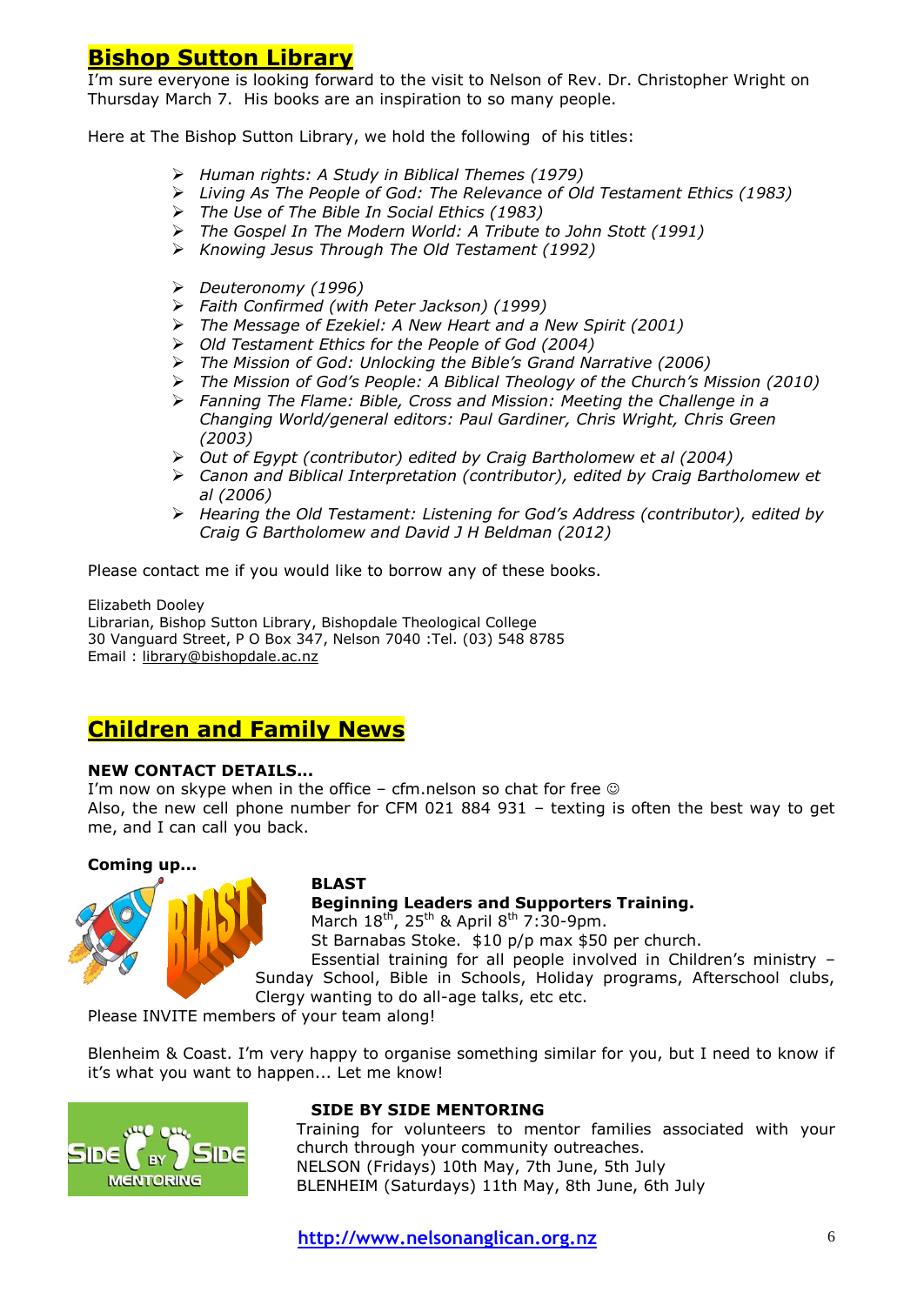#### **MARK GRIFFITHS**

An internationally renowned speaker and writer on Children"s ministry. Coming to All Saints, Nelson. March  $13<sup>th</sup>$  7pm. \$20. You do not want to miss this amazing event!

#### **New resources:**

There are a whole load of new Easter resources in the library (although plenty have been borrowed already!) Also, I"ve got some more guides to all-age worship, so if you"re planning all-age services, regularly have all-age talks, or are tossing around ideas of creating something like a Messy Church then do have a look at them for ideas.

Jude Benton (Rev) Nelson Diocese Children and Families Ministry Enabler Cell:021 884 931; Office: 03 548 3124 [cfm@nelsonanglican.org.nz](mailto:cfm@nelsonanglican.org.nz)

# **Youth Coordinator's News**

*'Raising up the next generation with a passion for Christ'* Luke Shaw: Youth Coordinator [youth@nelsonanglican.org.nz](mailto:youth@nelsonanglican.org.nz) **[www.youth.nelsonanglican.org.nz](http://www.youth.nelsonanglican.org.nz/)**





**EASTER CAMP :** 28 MARCH-1 APRIL, SPENCER PARK, CHRISTCHURCH This term we have a number of youth groups from around the regions attending Southern Easter camp just outside of Christchurch. This is an amazing place for youth leaders to take youth, with HUGE numbers of youth, top notch guest speakers, rocking worship and activities and sports stuff as well plus heaps more suitable for youth with faith and those still seeking. This year All saints is taking on the challenge of hiring a bus for a combined road trip – if you're interested in sending youth with the crew please phone Lee-ann O'Brien 0211542369 [glhjob@clear.net.nz](mailto:glhjob@clear.net.nz)

#### **BAND CAMP 3:** 26-28 APRIL, ALDOURIE BRIGHTWATER

Coming up this school holidays we have our Band camp for all young muso's either in a band or looking to be in one – whatever skill level they're at this will be a cool weekend with input from guests City of light, workshops, practical stuff, epic jams and encountering with God all while hanging out with other like-minded muso types. Contact Luke for more info – rego's out soon.

#### **CHARGE LEADERSHIP:** MARCH 14 AND MARCH 21

Kicking off again in March, this is a night for all our youth leaders to gather together over dinner, to chat all things youth ministry, be resourced, network, share, pray and receive input and support. Senior youth looking to step up in to leadership are welcome as well. Nelson and Waimea meet every third Thursday of the month, Marlborough every second Thursday.

Hopefully a West Coast charge type night to come soon.

## **Opportunities in other Dioceses**

#### **Diocese of Auckland**

Precentor at Auckland Cathedral of the Holy Trinity – This is a full time ministry position available from mid May 2013. Ministering in association with the Dean, Priest/Deacon Assistant and other members of the Cathedral staff team.

For further information or to make an application (please send DV and letter of application) contact the Dean, Jo Kellyl-Moor at [deanjo@holy-trinity.org.nz](mailto:deanjo@holy-trinity.org.nz) or by post, PO Box 37 148. Parnell 1151, Auckland.

 $\frac{1}{\sqrt{2}}$  $\begin{array}{c} \circ \\ \hline \end{array}$ 

**CHARGE CHARGE**